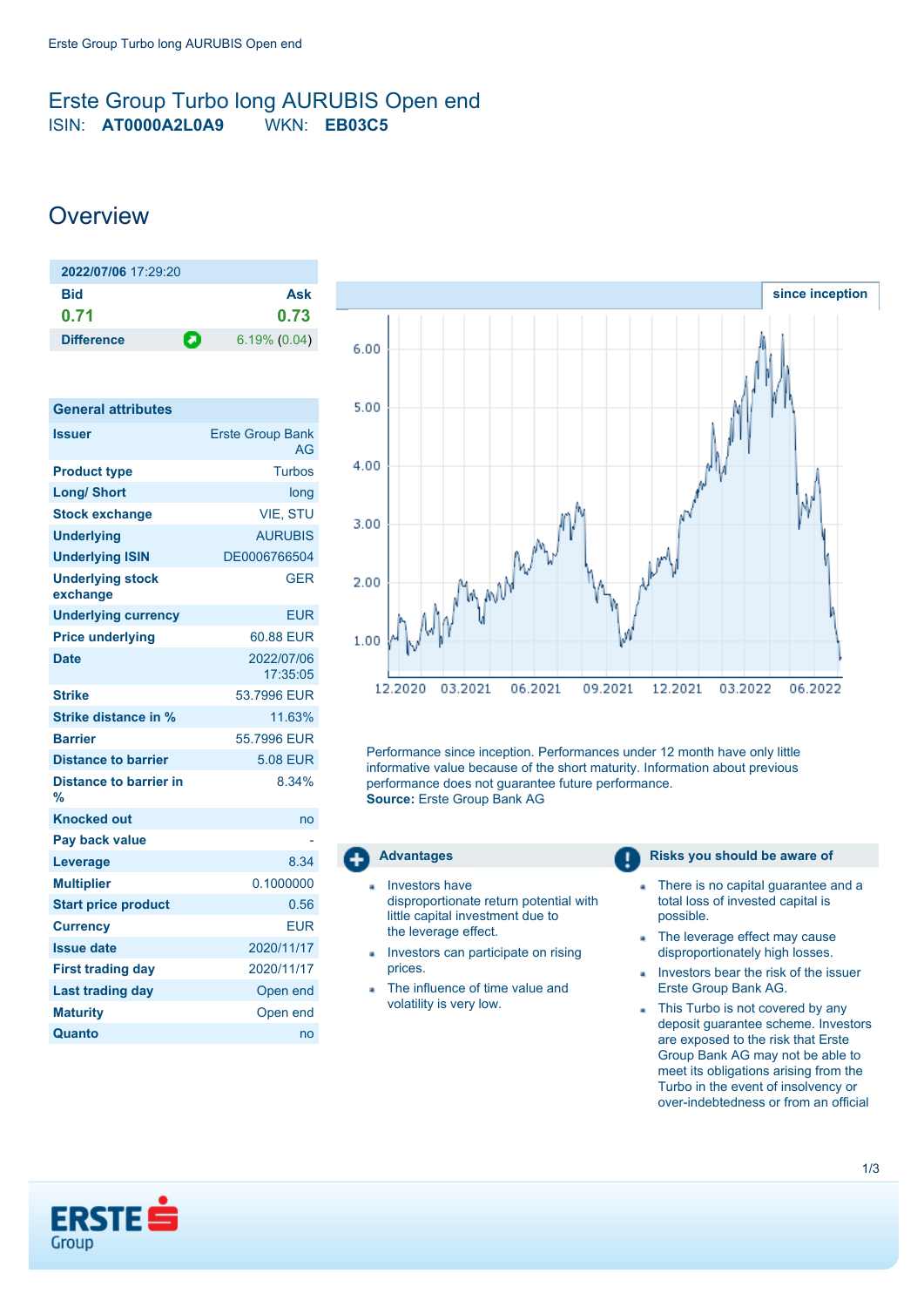The calculation of the key figures is based on the most recently delivered price of the underlying (see date/time stamp in tab underlying).

#### **Price information**

| <b>Today open</b>            | 0.70   |
|------------------------------|--------|
| <b>Today high</b>            | 0.85   |
| <b>Today low</b>             | 0.68   |
| <b>Close (previous day)</b>  | 0.68   |
| Spread in %                  | 2.74 % |
| <b>Spread absolute</b>       | 0.02   |
| <b>Spread harmonised</b>     | 0.20   |
| <b>High price (52 weeks)</b> | 6.64   |
| Low price (52 weeks)         | 0.45   |

#### **Performance**

| <b>Performance YTD in %</b>         | $-79.25%$ |
|-------------------------------------|-----------|
| Performance 1 month in %            | $-80.85%$ |
| <b>Performance 6 months in %</b>    | $-80.06%$ |
| Performance 1 year in %             | $-75.76%$ |
| Performance 3 years in %            |           |
| Performance 5 years in %            |           |
| Performance since inception in<br>% | $+28.57%$ |

#### **Turbos | Description**

#### **What are Turbos Long?**

Turbos allow investors to participate on market fluctuations of the underlying. Turbos Long benefit from rising prices of the underlying. The unlimited earning potential, however, is offset by the risk of total loss if the barrier is hit. For a Turbo Short this barrier is set above the initial price of the underlying at the time of issue. There are Turbos with a certain term and turbos with an indefinite term ("open-end Turbos").

#### **How do Turbos Short work?**

Turbos offer an inbuilt leverage effect. The price movements of the underlying are reflected relatively independent of volatility. If the price of the underlying instrument rises, the price of the Turbo Long rises according to the chosen leverage at a disproportionate level. The leverage effect results from the lower purchase price of a Turbo compared to the direct investment in the underlying. The lower the purchase price of the Turbo, the bigger the leverage. Turbos have a strike (base) price and a barrier. The intrinsic value of the Turbo is the difference of the share price and the strike price (Turbo Long).

#### **Secondary market**

During the term it is possible to sell the product during the trading hours at the exchanges, where the product is listed.

#### order (bail-in regime). A total loss of invested capital is possible.